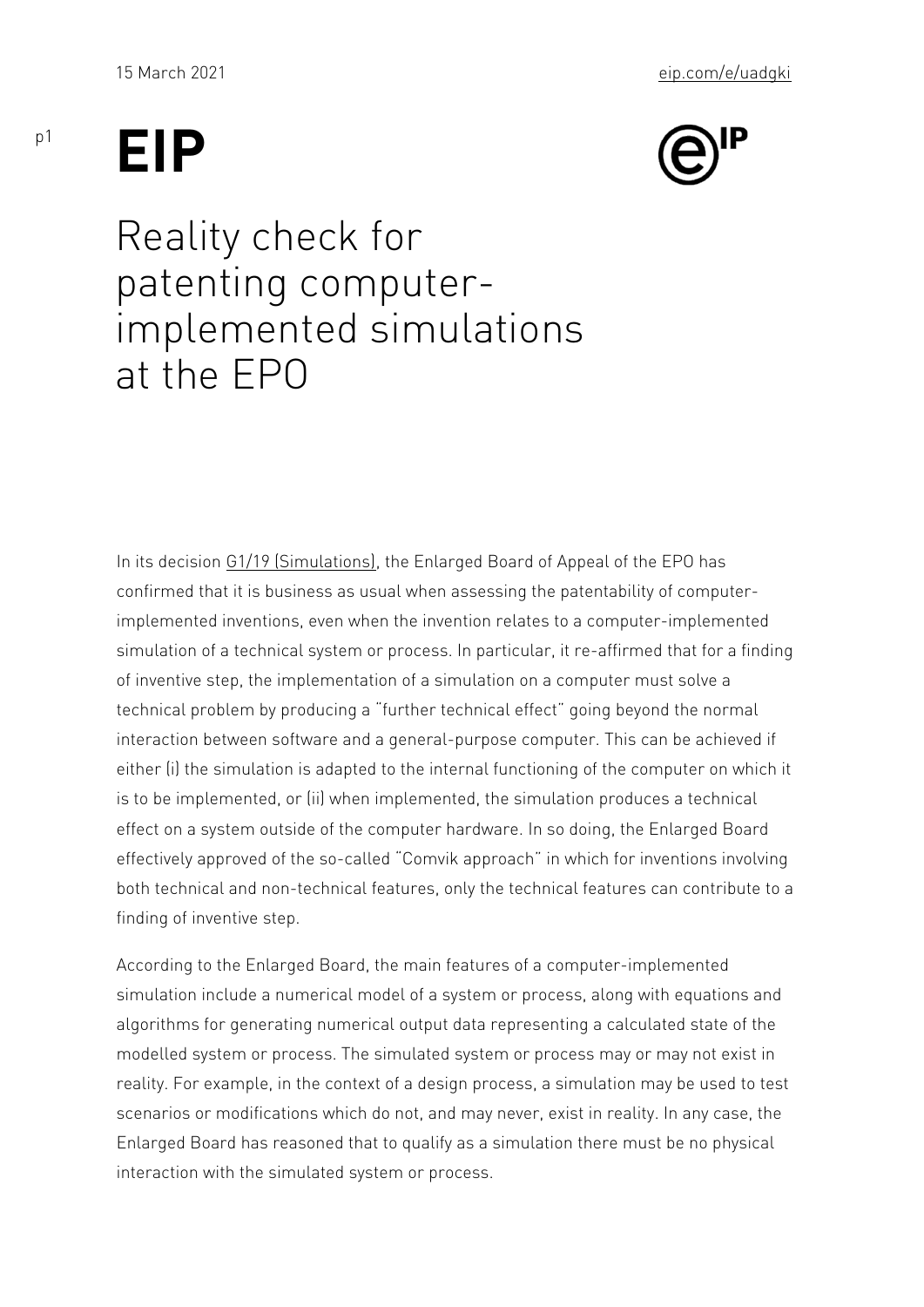A computer-implemented simulation, claimed as such, is therefore distinguished from a measurement method in which data collected from a real-life system is processed to determine a physical state of the real-life system, and also from a control method in which control data is generated for controlling an entity in a real-life system. In each of these cases, the output of the method is directly related to physical reality. For a control method, even if the claim does not explicitly recite the use of the control data to produce a technical effect, the nature of the control data leads to a "potential technical effect" which can be sufficient for a finding of inventive step. By contrast, the output of a computer-implemented simulation can only produce a "calculated technical effect" or "virtual technical effect" that is not directly related to physical reality. The output may be used for a range of different purposes, and while some of these will have a technical effect on the simulated system or process, others will not. It is therefore unlikely that a claim to a computer-implemented simulation as such would imply a technical effect on the simulated system or process, though the Enlarged Board have stopped just short of excluding this possibility, stating that it may be possible "in exceptional cases". The Enlarged Board further reasons that recognising a simulation as having technical character merely by virtue of the technical nature of the simulated system or process would grant computer-implemented simulations a privileged position among the wider group of computer-implemented inventions, without any legal basis for doing so.

It follows that a computer-implemented simulation, claimed as such, is unlikely to be found patentable by virtue of a technical effect on the system or process which it is intended to simulate. A computer-implemented simulation may still be found patentable if it is specifically adapted to the internal functioning of the computer on which it is to be implemented so as to solve a technical problem, but the Enlarged Board has made clear that any such technical interaction can only be relied upon if it is properly disclosed in the specification, and that the technical interaction with the computer is reflected in the claim language. In practice, this will generally mean that the claim will need to recite features of the hardware to which the simulation is adapted.

To conclude, the Enlarged Board of Appeal has further endorsed the current approach adopted by the EPO to examine patentability of computer-implemented inventions, particularly those involving both technical and non-technical features. The comments regarding the need for proper disclosure of the technical interaction being relied upon, and the need for the claim language properly to reflect the technical interaction, are consistent with the tendency towards increasingly strict examination by the EPO in this respect. So, computer-implemented simulations, like other computer-implemented inventions, are patentable under certain circumstances, but the specification will need to be carefully crafted to describe the relevant technical interaction relied upon and to